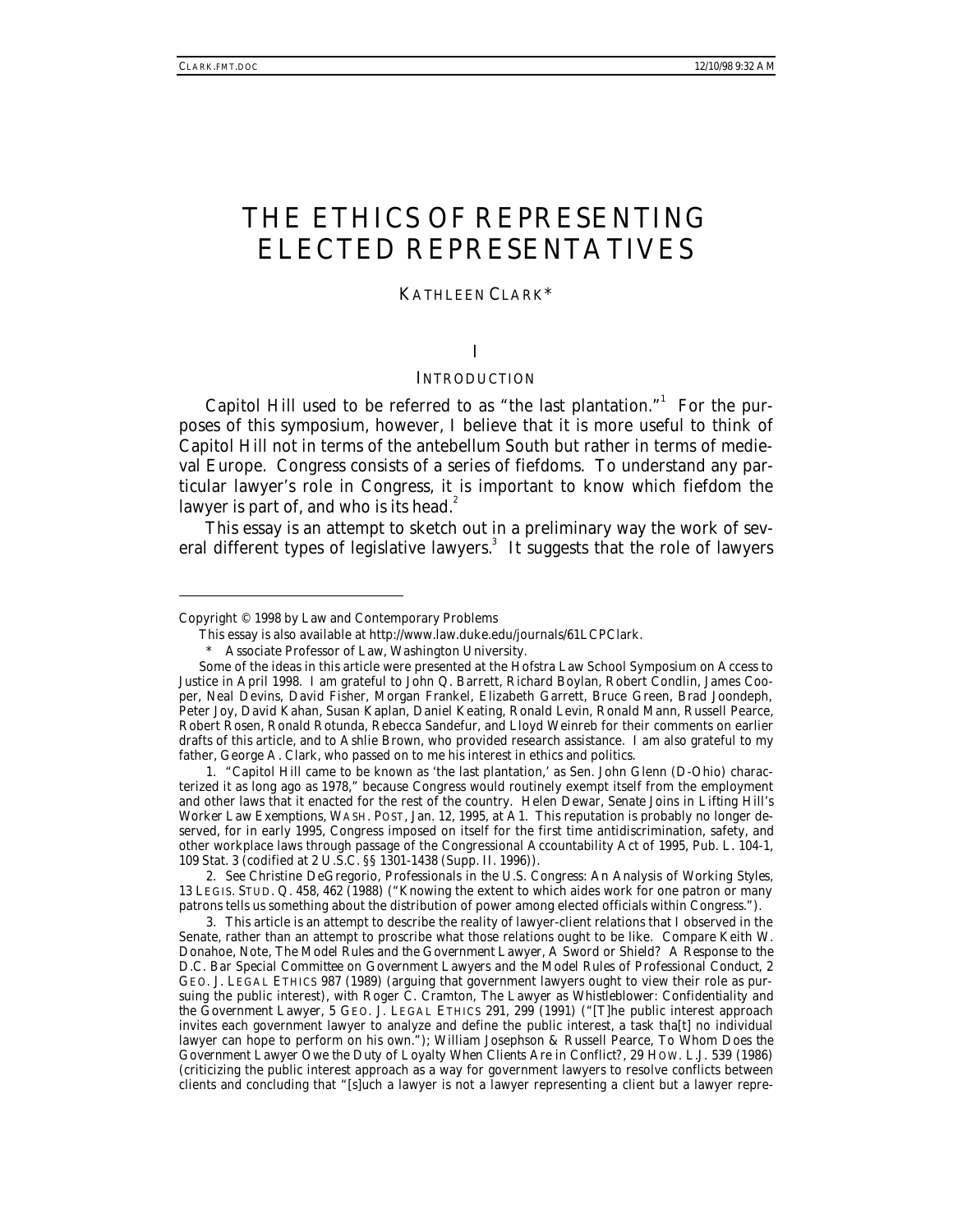who work for individual legislators may actually be quite similar to that of certain lawyers in the Executive Branch. The essay also examines the moral choices faced by legislative lawyers, and the degree to which their professional roles may insulate them from moral responsibility for the consequences wrought by the legislation on which they work. It is based primarily on my own experiences and observations as a lawyer on Capitol Hill as well as my conversations with other congressional lawyers.<sup>4</sup>

#### II

# THE STRUCTURE OF AUTHORITY FOR SENATE STAFF

When I tell people that I used to work at the Senate Judiciary Committee, most of them respond with the following question: "Did you work for the Committee itself, or for a particular Senator?" To the uninitiated, that may seem like a reasonable question, $^5$  but it displays how little the questioner knows about the Committee. Those more familiar with its workings would know that, for the purposes of identifying the employer of a staff lawyer, there is essentially no such thing as "the Senate Judiciary Committee itself."

To explain this, it is perhaps best to start with a basic explanation of some of the different types of lawyers who work in the Senate. Some lawyers, such as the Senate Legal Counsel, who represents the Senate in court proceedings, work for the Senate as a whole.<sup>6</sup> At first blush, this might seem like an impossibly difficult arrangement. Who, after all, can speak for the Senate as a

senting herself."); Jennifer Wang, Note, *Raising the Stakes at the White House: Legal and Ethical Duties of the White House Counsel*, 8 GEO. J. LEGAL ETHICS 115, 121-23 (1994).

<sup>4.</sup> I worked as a lawyer at the Senate Judiciary Committee from 1991 to 1993. This was an eventful time for the Committee, including multiple attempts to pass an omnibus crime bill that included more than 50 new death penalty provisions, the notorious hearings on Clarence Thomas's nomination to the Supreme Court and Anita Hill's allegations against Thomas, and the confirmation hearings of two successful Attorney General nominees (William Barr and Janet Reno) and one also-ran (Zoë Baird). I was primarily responsible for dealing with issues of white collar crime, including the sentencing guidelines for organizations, the federal government's booming forfeiture program, and health care fraud, but I also assisted in the Committee's major nomination and oversight hearings.

The exact parameters of a former government lawyer's continuing duty of confidentiality are by no means clear. *Compare* Richard W. Painter, *A Law Clerk Betrays the Supreme Court*, WALL ST. J., Apr. 13, 1998, at A23, *with* Edward Lazarus, *The Supreme Court Must Bear Scrutiny*, WASH. POST, July 6, 1998, at A19; *see also* Rita M. Glavin, Note, *Prosecutors Who Disclose Prosecutorial Information for Literary or Media Purposes: What About the Duty of Confidentiality?*, 66 FORDHAM L. REV. 1809 (1995). It is at least arguable that the portions of this essay based on my own experiences are subject to the duty of confidentiality. I therefore sought and obtained consent for publication from my former client, the former Chairman of the Senate Judiciary Committee, through his administrative assistant.

<sup>5.</sup> In fact, Congress seems to foster this misunderstanding by listing the names of Committee staff generically in phone directories and committee reports, without any indication with which Senator each staff member is associated. *But see* REPORT OF THE CONGRESSIONAL COMMITTEES INVES-TIGATING THE IRAN-CONTRA AFFAIR, H.R. REP. No. 100-433, app. B, vol. 4, at xi (identifying particular associate staff of the Select Committee to Investigate Covert Arms Transactions with Iran with specific Committee members).

<sup>6</sup>*. See* 2 U.S.C. §§ 288-288n (1994); Rebecca Mae Salokar, *Legal Counsel for Congress: Protecting Institutional Interests*, 20 CONGRESS & PRESIDENCY 131 (1993) (discussing the Office of Senate Legal Counsel and the General Counsel in the House of Representatives).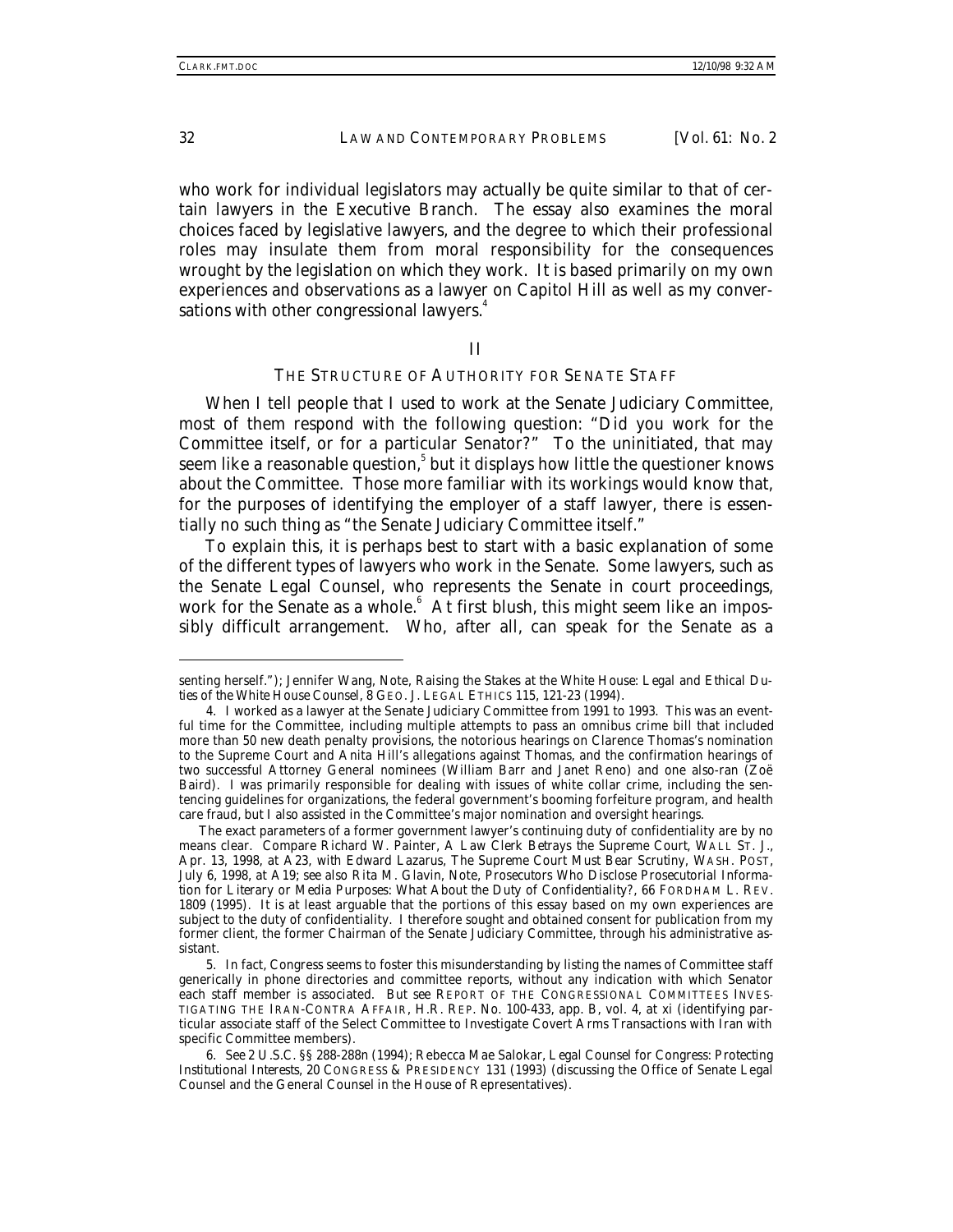whole?<sup>7</sup> Fortunately, the statute that created the Office of Senate Legal Counsel also defines precisely when the Legal Counsel may act on behalf of the Senate, requiring a vote of the Senate as a whole, the Legal Counsel's bipartisan advisory committee, or the relevant committee.<sup>8</sup> Another high-profile example of a lawyer working for the Senate as a whole was Peter Fleming, the Temporary Special Independent Counsel who was appointed to investigate leaks in connection with the Keating Five investigation and the Anita Hill/Clarence Thomas hearings.<sup>9</sup> A Senate Resolution authorized the appointment of a lawyer to conduct the leak investigation, but explicitly constrained his ability to contest witnesses' privilege claims.<sup>10</sup> The Rules Committee Chair and Ranking Member vetoed Fleming's request to seek a court order for journalists to testify about the sources of their information. $11$  Ultimately, those constraints prevented Fleming from completing the investigation to his satisfaction.<sup>12</sup> As these two examples show, when the Senate seeks legal representation as an institution, it well understands its need to maintain control of that representation through decisionmaking by Senators, rather than deferring to the judgment of its lawyers.<sup>13</sup>

Other lawyers make their services generally available to any Senator, in much the way that the Congressional Research Service makes its services available to all Members of Congress.<sup>14</sup> For example, the Office of the Legislative

<sup>7.</sup> There is a vast literature about the difficulties involved in representing an entity, such as a corporation. *See, e.g.*, Lawrence E. Mitchell, *Professional Responsibility and the Close Corporation: Toward a Realistic Ethic*, 74 CORNELL L. REV. 466 (1989); Nancy J. Moore, *Expanding Duties of Attorneys to "Non-clients": Reconceptualizing the Attorney-Client Relationship in Entity Representation and Other Inherently Ambiguous Situations*, 45 S.C. L. REV. 659 (1994).

<sup>8.</sup> Ethics in Government Act of 1978, Pub. L. 95-521, 92 Stat. 1877, §§ 702, 703 (codified at 2 U.S.C. §§ 288a, 288b (1994)).

<sup>9</sup>*. See* S. DOC. 102-20, Pt. 1 (1992).

<sup>10</sup>*. See* S. Res. 202, 102d Cong. (1991). The resolution authorizing this special appointment also ensured that the Rules Committee or the Senate as a whole, rather than the Temporary Special Independent Counsel himself, would decide whether to accept any witness's claim that a privilege exempted them from testifying. *See id*. §§ 6(d), (e).

<sup>11</sup>*. See* S. DOC. 102-20, Pt. 2, at 22 (1992).

<sup>12</sup>*. See* S. DOC. 102-20, Pt. 1, at 78-80 (1992). Fleming concluded his report as follows:

<sup>[</sup>T]here exists a tension between a journalist's choice of silence and the rule of law which governs all citizens. This tension cannot and should not be eased or resolved by accommodation. . . . Senate . . . acquiescence in the media's claim of a superior right . . . will sanction the continued ability . . . of senators and staff persons to disclose confidential information with a certainty that their anonymity will be secure. . . . [W]hen we consider the needs of this institution, it is difficult to find a policy consideration which can justify anonymity. . . .

*Id.* at 79-80.

<sup>13.</sup> In many other contexts, lawyers may assume their clients' right to make significant decisions about the representation. *See* DOUGLAS ROSENTHAL, LAWYER AND CLIENT: WHO'S IN CHARGE (1974), *cf.* AMERICAN BAR ASS'N, MODEL RULES OF PROFESSIONAL CONDUCT, Rule 1.2 cmt. [hereinafter ABA Model Rule(s)] ("The client has ultimate authority to determine the purposes to be served by legal representation . . .").

<sup>14</sup>*. See* 2 U.S.C. § 166(d) (1994) ("It shall be the duty of the Congressional Research Service, without partisan bias, . . . to prepare and provide information, research, and reference materials and services to committees and Members of the Senate and House of Representatives . . . to assist them in their legislative and representative functions.") (emphasis added). A manual for new Congressional Research Service employees states: "We work equally for *all* Congressmen and Senators, their staff,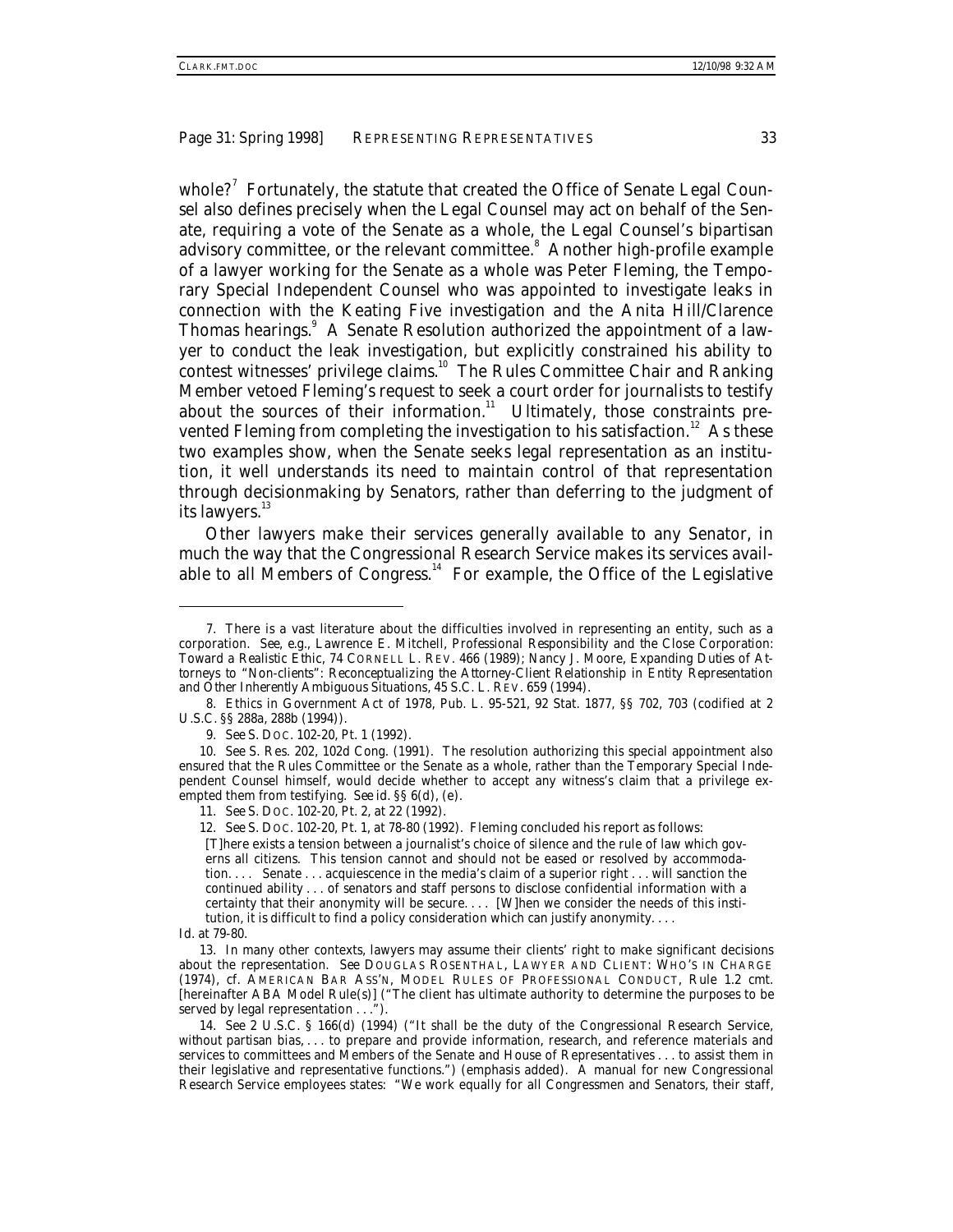Counsel provides technical advice on the drafting of legislation to "any committee of the Senate."15 Thus, before advising the chairman of the Senate Judiciary Committee to introduce a particular bill, I consulted a lawyer in the Office of Legislative Counsel to ensure that the bill was drafted properly and that it would be referred back to the Judiciary Committee.<sup>16</sup> Legislative Counsel lawyers provide advice to Senators' staff, who may in some cases reject that advice. Some of their proposed revisions may be insufficiently sensitive to political issues. For example, they may propose the clarification of language that the Senator prefers to remain ambiguous.<sup>17</sup> One finds in the Office of Legislative Counsel the kind of professionalism and attention to detail and consistency described by one commentator as necessary for careful legislative drafting.<sup>18</sup> These lawyers seem to be both nonpartisan and nonpolitical. They seem to see themselves more as technicians than as political operators.<sup>19</sup>

At times, the Senate Legal Counsel plays this kind of role as well, such as when it advises a committee on its investigative powers.<sup>20</sup> For example, when the Senate Judiciary Committee was holding its hearings on Anita Hill's allegations against Clarence Thomas, the Senate Legal Counsel himself was either sitting directly behind the Chairman or waiting in the anteroom in the event that any questions arose about the legality of the Committee's subpoenas.<sup>21</sup>

A third category of legislative lawyer works for a particular Senator. I refer to this third type as a "political lawyer" because she owes her loyalty and her job to an individual senator, and must be particularly sensitive to that Senator's

and committee staff and all must have confidence that when you assist them, you do so with your knowledge of your field, not from your convictions of 'what ought to be done.'" C. GOODRUM, YOUR WORK IN THE CONGRESSIONAL RESEARCH SERVICE: AN INTRODUCTORY OPERATING MANUAL 5-6 (1977) (emphasis in original) (quoted in Keeffe v. Library of Congress, 777 F.2d 1573, 1580 (D.C. Cir. 1985)).

<sup>15. 2</sup> U.S.C. § 275 (1994).

<sup>16.</sup> It is important that the bill be referred back to the Judiciary Committee so that the Chairmansponsor could ensure that the bill would progress out of Committee, from arranging for a hearing on the bill to seeing it through a mark-up session. *See* David A. Marcello, *The Ethics and Politics of Legislative Drafting*, 70 TUL. L. REV. 2437, 2451-52 (1996).

<sup>17.</sup> For a discussion of Congress's deliberate ambiguity in drafting the 1991 Civil Rights Act, see, e.g., Michele A. Estrin, Note, *Retroactive Application of the Civil Rights Act of 1991 to Pending Cases*, 90 MICH. L. REV. 2035 (1992); Charles B. Hernicz, *The Civil Rights Act of 1991: From Conciliation to Litigation—How Congress Delegates Lawmaking to the Courts*, 141 MIL. L. REV. 1 (1993).

<sup>18</sup>*. See* Roger Purdy, *Professional Responsibility for Legislative Drafters: Suggested Guidelines and Discussion of Ethics and Role Problems*, 11 SETON HALL LEGIS. J. 67 (1987).

<sup>19</sup>*. Cf.* DeGregorio, *supra* note 2, at 465 (identifying a subset of professional staff on Capitol Hill who act as "technicians" and feel detached from policy outcomes).

<sup>20.</sup> One of the responsibilities of the Senate Legal Counsel is to advise investigative committees regarding subpoena procedures. *See* 2 U.S.C. § 288g(a) (1994) ("The Counsel shall advise, consult, and cooperate with... any committee or subcommittee of the Senate in promulgating and revising their rules and procedures for the use of congressional investigative powers with respect to questions which may arise in the course of any investigation."). In so doing, the role is similar to that of the Senate Legislative Counsel: providing objective, technical advice to a particular constituency within the Senate.

<sup>21.</sup> The Senate Legal Counsel also has the authority to bring a civil action to enforce a subpoena when directed to do so by a Senate resolution. *See* 2 U.S.C. § 288b(b) (1994).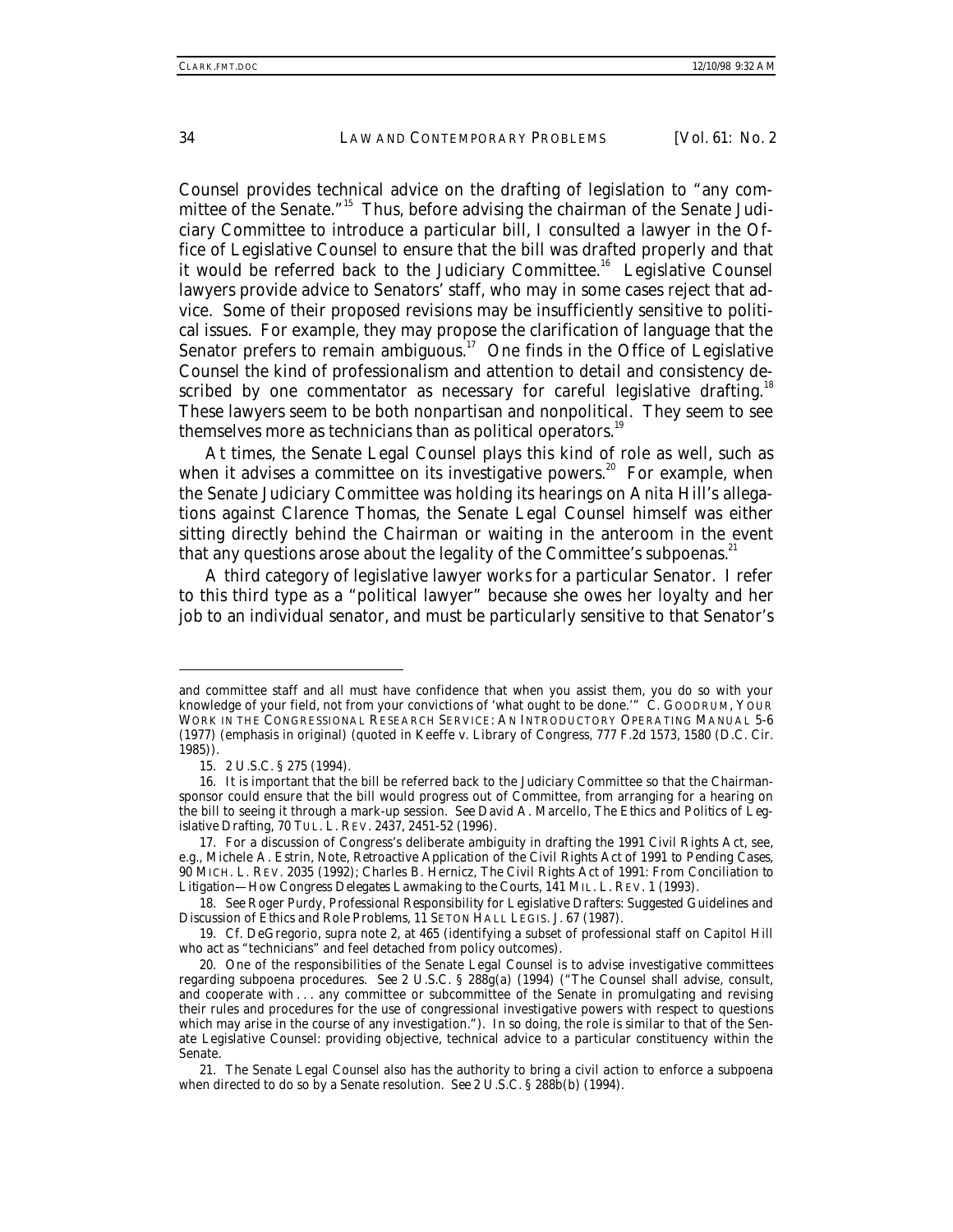political goals and interests.<sup>22</sup> These lawyers can be further divided into two categories: those who work in the Senator's "personal office," and those who work as part of his "committee staff."<sup>23</sup> Personal office staff tend to have responsibility for quite a wide range of issues, and therefore do not usually have the opportunity to develop expertise in a particular subject area.<sup>24</sup> Many, although by no means all, Senate staffers are lawyers. Except for lawyers in the Office of the Senate Legal Counsel,<sup>25</sup> there is no formal requirement that lawyers working in the Senate actually be licensed to practice law.<sup>26</sup> In fact, the Chief Counsel of the Senate Judiciary Committee during the early 1990s had never taken a bar exam. Nevertheless, some Senate staff who are not lawyers engage in lawyer-like work, such as drafting legislation.

In general, committee staff are hired by an individual Senator to handle his work on a particular committee. The size of a Senator's committee staff depends on the Senator's seniority on the committee and on whether he is in the majority or the minority party. The longer the Senator's tenure on the committee, the larger his budget. Also, majority party Senators receive a larger budget than those of the minority party. Most committee staff tend to have less personal contact with the Senator, but have more of an opportunity to specialize in a particular substantive area. The Senate Judiciary Committee staff with whom I worked—like personal office staff—acted as though they owed loyalty to the particular Senator for whom they worked, rather than to "the Committee itself."<sup>27</sup> In the case of the Senate Judiciary Committee, staffers describe their

25*. See* 2 U.S.C. § 288(a)(2) (1994).

-

26*. Cf.* 28 C.F.R. 50.14 (1998) (requiring that Justice Department lawyers be licensed by at least one state or the District of Columbia).

27. Compare this description of how corporate managers experience their own work environments:

<sup>22.</sup> It may be useful to contrast the situation of congressional lawyers with that of corporate lawyers. The standard legal analysis is that lawyers who work for corporations represent the corporation itself rather than any of the individuals who run the corporation. *See infra* notes 30-31 and accompanying text (discussing ABA Model Rule 1.13) .

<sup>23.</sup> I use the male pronoun for Senators intentionally. During most of my time on Capitol Hill, there were no women members of the Senate Judiciary Committee. In the wake of the 1991 hearings on Anita Hill's allegations against Clarence Thomas, and the 1992 elections that brought four additional women into the Senate, Senator Biden convinced two of the newly elected women, Diane Feinstein and Carol Mosely-Braun, to join the Committee. *See Hearings Before the Committee on the Judiciary, United States Senate, on the Nomination of Zoë E. Baird of Connecticut to Be Attorney General of the United States*, 103d Cong. 1-2 (1993) (statement of Chairman Joseph Biden):

If confirmed Zoë E. Baird will be the first woman to serve the nation as Attorney General. Moreover, her confirmation is being heard by a committee that welcomes its first two elected women members, and I want to formally welcome the senator from California and the senator from Illinois. You have no idea how happy I am you are voting on this panel (Laughter/Applause).

<sup>24</sup>*. See* DeGregorio*, supra* note 2, at 462 (noting that committee staff are more involved in policy formulation than are personal office staff).

<sup>[</sup>Corporate m]anagers do not see or experience authority in any abstract way; instead, authority is embodied in their personal relationships with their immediate bosses and in their perceptions of similar links between other managers up and down the hierarchy. When managers describe their work to an outsider, they almost always first say: "I work for [Bill James]" or "I report to [Harry Mills]" or "I'm in [Joe Bell's] group," and only then proceed to describe their actual work functions. Such a personalized statement of authority relation-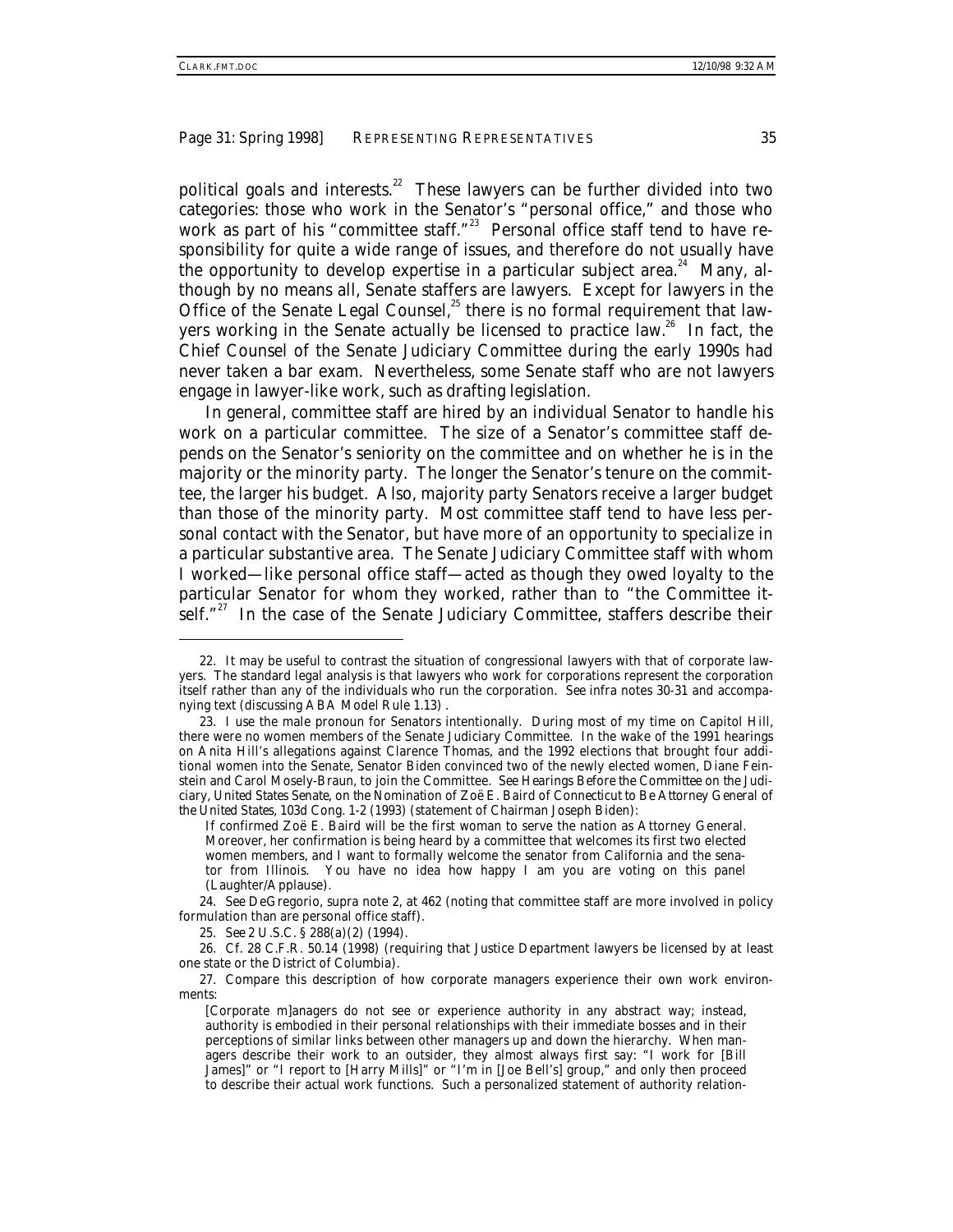work not in terms of their immediate bosses, but in terms of their ultimate boss—the Senator for whom both they and their immediate bosses work.

#### III

# THE IDENTITY OF A CAPITOL HILL LAWYER'S CLIENT

Surprisingly little has been written about the role of lawyers in the legislative branch.<sup>28</sup> Lawyers in the Executive Branch have reflected much more about their professional and institutional roles. Fewer legislative branch lawyers have gone into law teaching, as contrasted with the well-worn path from the Justice Department's Office of Legal Counsel into legal academia.<sup>29</sup> The work culture of Capitol Hill is less reflective, and places more emphasis on pragmatic concerns. For whatever reason, there is not yet a well-developed theory on the ethics of legislative lawyering.

If a legislative lawyer looked to the American Bar Association's Model Rules of Professional Conduct for guidance, she could be led very badly astray. For example, an official comment to Model Rule 1.13 states that a government lawyer's client "is generally the government as a whole," although in some circumstances the client may be a specific agency.<sup>30</sup> Under this analysis, a lawyer working for the Senate Judiciary Committee could have several possible clients: the federal government "as a whole," the legislative branch of government, the Senate as an institution, or the Senate Judiciary Committee itself. As a matter of practice, however, none of these is the lawyer's actual client. Instead, the

ships . . . exactly reflects the way authority is structured, exercised, and experienced in corporate hierarchies.

ROBERT JACKALL, MORAL MAZES: THE WORLD OF CORPORATE MANAGERS 17 (1988) (citations omitted).

<sup>28</sup>*. See* Steven Pressman, *Ethics Rules Urged for Attorneys on Capitol Hill Staffs—Lack of Guidance Seen*, L.A. DAILY J., Aug. 3, 1982, at 1; Marcello, *supra* note 16; Purdy, *supra* note 18. A few commentators have addressed issues faced by lawyers who act as legislators rather than legislative staff. *See* Dennis Mitchell Henry, Note, *Lawyer-Legislator Conflicts of Interest*, 17 J. LEGAL PROF. 261 (1992); Thomas M. Kellenberg, *When Lawyers Become Legislators: An Essay and a Proposal*, 76 MARQ. L. REV. 343 (1993). By contrast, there is a much richer political science literature about the activities of congressional staff. *See, e.g.*, HARRISON W. FOX, JR. & SUSAN WEBB HAMMOND, CONGRESSIONAL STAFFS: THE INVISIBLE FORCE IN AMERICAN LAWMAKING (1977); MICHAEL J. MALBIN, UNELECTED REPRESENTATIVES: CONGRESSIONAL STAFF AND THE FUTURE OF REP-RESENTATIVE GOVERNMENT (1980); Christine DeGregorio, *Professional Committee Staff as Policymaking Partners in the U.S. Congress*, 21 CONGRESS & PRESIDENCY 49 (1994); DeGregorio, *supra* note 2; Susan Webb Hammond, *Recent Research on Legislative Staffs*, 21 LEGIS. STUD. Q. 543 (1996) (reviewing academic literature since 1983).

<sup>29</sup>*. See, e.g.*, Harold Hongju Koh, *Protecting the Office of Legal Counsel from Itself*, 15 CARDOZO L. REV. 513 (1993) (referring to Cardozo Law School's symposium, *Executive Branch Interpretation of* Law, as a "symposium of Office of Legal Counsel ("OLC") alumni"). Eight of the 13 academics participating in that symposium were OLC alumni. *See* John O. McGinnis, *Introduction*, 15 CARDOZO L. REV. 21 (1993) (listing the contributors); *see also* THE AALS DIRECTORY OF LAW TEACHERS 1997-98 (listing faculty biographies).

<sup>30.</sup> ABA MODEL RULE 1.13. *Cf.* D.C. RULES OF PROFESSIONAL CONDUCT, Rule 1.3 cmt. ("Because the government agency that employs the government lawyer is the lawyer's client, the lawyer represents the agency acting through its duly authorized constituents.").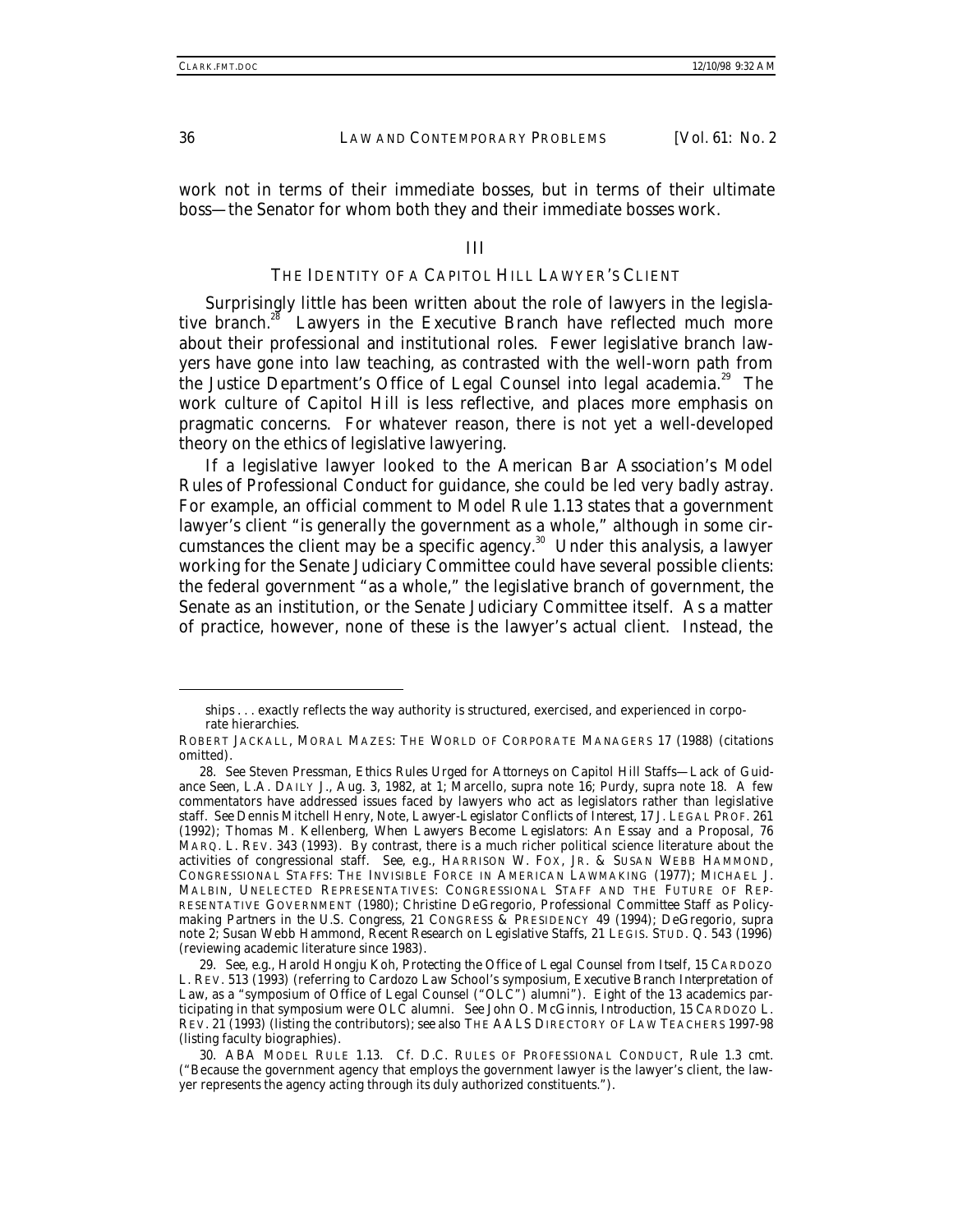-

Judiciary Committee lawyer has as her client a specific Member of Congress to whom she owes her job and her professional loyalty.<sup>31</sup>

The typical political lawyer on Capitol Hill does not see her role as the promotion of the public interest, except as her client/legislator defines for himself the public interest. $32$  There are limits to the kind of activities a political lawyer can engage in, just as there are limits to what any lawyer in private practice can do. It would be improper for a political lawyer to work on a legislator's purely personal legal problems, such as estate planning.<sup>33</sup> Nor can the lawyer engage in the legislator's campaign work—at least not on government time—or assist a legislator in illegal activity. $34$  Beyond that, political lawyers act as

<sup>31.</sup> Some committees operate in a different way. In other committees, lawyers who are hired by the Chairman are supposed to provide advice to other members, including subcommittee chairs and even members from the minority party. The conflicts of loyalty that these lawyers face are daunting, as discussed in Michael J. Glennon, *Who's the Client? Legislative Lawyering Through the Rear-View Mirror*, 61 LAW & CONT. PROB. 21 (Spring 1998). *See also* David E. Price, *Professionals and Entrepreneurs: Staff Orientations and Policy-Making on Three Senate Committees*, 33 J. POLITICS 316, 335 (1971) ("[T]he 'professional,' . . . saw himself as contributing to the legislative acumen of all committee members, though he considered it his particular responsibility to give the chairman expert guidance."); Rules of Procedure, Senate Ethics Committee, Rule 16 (indicating that Ethics Committee staff "shall perform all official duties in a nonpartisan manner" and that the appointment of all staff must be approved by both the majority-party Chairman and the minority-party Vice Chairman of the Ethics Committee).

Similarly in the corporate context, while a lawyer may owe her job to a particular corporate officer or employee, she owes her professional loyalty to the corporation as an entity. *See* MODEL RULES OF PROFESSIONAL CONDUCT Rule 1.13(a) ("A lawyer employed or retained by an organization *represents the organization* acting through its duly authorized constituents.") (emphasis added). For an interesting argument that the Model Rules conception of entity representation should not be applied to executive branch lawyers, see Geoffrey P. Miller, *Government Lawyers' Ethics in a System of Checks and Balances*, 54 U. CHI. L. REV. 1293 (1987).

<sup>32</sup>*. See* DeGregorio, *supra* note 2, at 465 ("The aide does not advance a personal agenda that undermines or conflicts with those of the legislators. Rather, the staffer uses ingenuity and expertise to search for initiatives that advance personal interests and at the same time serve the interests of the superiors.").

<sup>33</sup>*. See* GREGORY S. WALDEN, ON BEST BEHAVIOR: THE CLINTON ADMINISTRATION AND ETHICS IN GOVERNMENT 274-77 (1996) (criticizing the Clintons for having Deputy White House Counsel Vince Foster handle some of their personal legal matters, such as working to create a blind trust for their assets, preparing their tax returns for 1992, and helping prepare the delinquent tax returns for the Whitewater Development Corporation).

The line between personal and official work may be somewhat blurred. Consider the example of a Senator who spoke out against Zoë Baird's failure to comply with the tax laws. If, before speaking out, the Senator asked a staff lawyer to check whether he himself had complied with those laws when he hired household help, would that be considered purely personal?

<sup>34</sup>*. See* 18 U.S.C. § 2 (1994) ("Whoever . . . aids, abets, counsels, commands, induces or procures [the] commission [of an offense against the United States] is punishable as a principal."); ABA MODEL RULE 1.2(d) ("A lawyer shall not counsel a client to engage, or assist a client, in conduct that the lawyer knows is criminal or fraudulent. . .").

While the Hatch Act does not apply to employees of the legislative branch, see 5 U.S.C. §§ 7324(a), 7322(1) (1994), the Senate has prohibited its employees from engaging in campaign activity while on government time. *See* SENATE SELECT COMM. ON ETHICS, SENATE ETHICS MANUAL 179-82 (1996), S. DOC. NO. 104-25 (1996); Senate Select Comm. on Ethics, Interpretive Rulings No. 402 (Oct. 18, 1985) & No. 357 (Dec. 16, 1982), *reprinted in* INTERPRETATIVE RULINGS OF THE SELECT COMM. ON ETHICS 194-95, 239-40 (1993). On the other hand, it may not always be clear where the line is between political activity that is appropriate for the government-paid staff of an elected official and campaign a ctivity that is inappropriate for such staff. *See* Ronald M. Levin, *Congressional Ethics and Constituent Advocacy in an Age of Mistrust*, 95 MICH. L. REV. 1, 89-92 (noting that the Senate Ethics Committee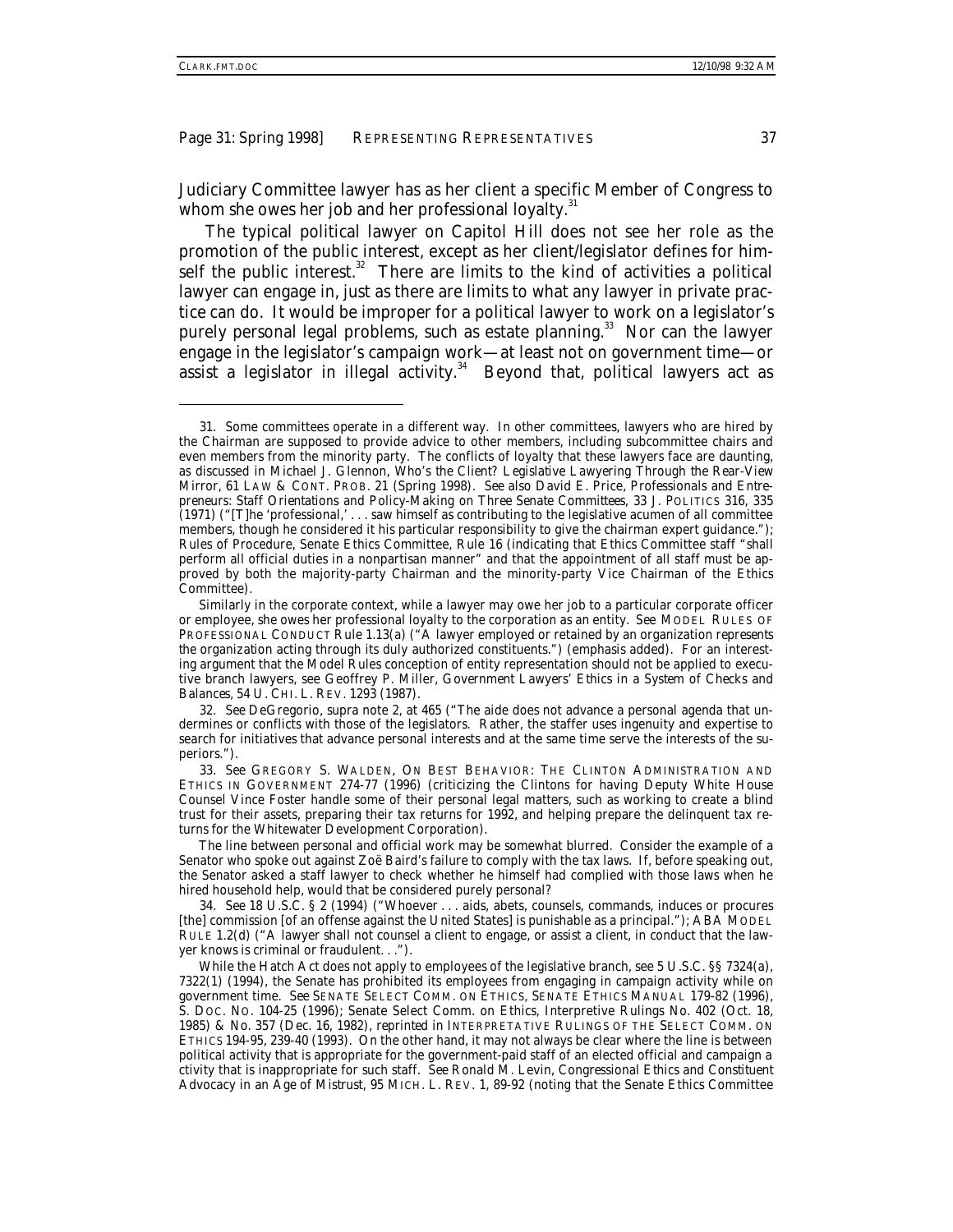though they have no particular obligation to the committee, to the legislative branch, to the Senate, to the United States, and certainly not to the public in general.

For example, in the spring of 1992, when the Chief Counsel for the Senate Judiciary Committee asked me to draft legislation addressing health care fraud, he did so only after reviewing the results of an opinion poll indicating that a majority of Americans believed that a good way of ameliorating the high cost of health care would be to increase the penalties for doctors who commit fraud.35 I do not know whether he believed that increased penalties would deter crime or benefit the public. But I suspect he saw this as an opportunity to increase the profile of the Chairman in the area of health care, which at the time was a key issue in the presidential election campaign. Such a bill would also reinforce the Chairman's reputation for being "tough on crime."

The lawyers and other staff who worked for the Chairman of the Judiciary Committee acted as though they owed loyalty to him rather than to any other member of the Committee. They were hired by him or by his Chief Counsel. There was close coordination between his Committee staff and his personal office staff for priority setting and scheduling. In thinking about policy initiatives, the committee lawyers and other staff kept in mind the Chairman's past positions on issues and how new policy stands would fit in with his future political campaigns. When meeting with interest groups, it was clear that staffers represented the Chairman. Our personal views on the issues were irrelevant. Our role, like the role of an advocate in a courtroom or elsewhere, was to explain and defend the Chairman's positions.

The Chairman's political lawyers would work on behalf of another Senator only at the direction of the Chairman himself. This particular Chairman was well-known for his cooperative relationships with other members of the Committee, even members from the opposing party. So when a minority member

found no impropriety occurred when a member of Senator Frank Lautenberg's congressional staff wrote memos to his campaign fundraising staff, "mention[ing] several individuals for whom the senator had recently done favors and urg[ing] the fundraisers to invite these individuals to make contributions to the senator's reelection campaign.").

|                                                            | Favor | Oppose | <b>Not</b><br><b>Sure</b> |
|------------------------------------------------------------|-------|--------|---------------------------|
| Limiting the awards of malpractice suits                   | 73%   | 20%    | 7%                        |
| Setting limits on physician fees                           | 83%   | 14%    | 3%                        |
| Fining or imprisoning physicians and other health care     | 90%   | 7%     | 3%                        |
| professionals who commit fraud                             |       |        |                           |
| Surcharges for smokers and other high risk individuals who | 57%   | 37%    | 6%                        |
| engage in high risk behavior                               |       |        |                           |
| Limiting the amount spent on the terminally ill            | 28%   | 65%    | 7%                        |
| Limiting coverage on the elderly                           | 13%   | 84%    | 3%                        |

<sup>35.</sup> On the question "[g]iven the high cost of health care insurance, which of the following steps would you favor in order to reduce costs," the results were as follows:

Telephone survey of 1000 adults conducted by Yankelovich Clancy Shulman, Aug. 27-28, 1991, released Dec. 11, 1991, sponsored by Time & CNN (available on WESTLAW, POLL database, Question ID: USYANKCS.AUG91 R12A-G).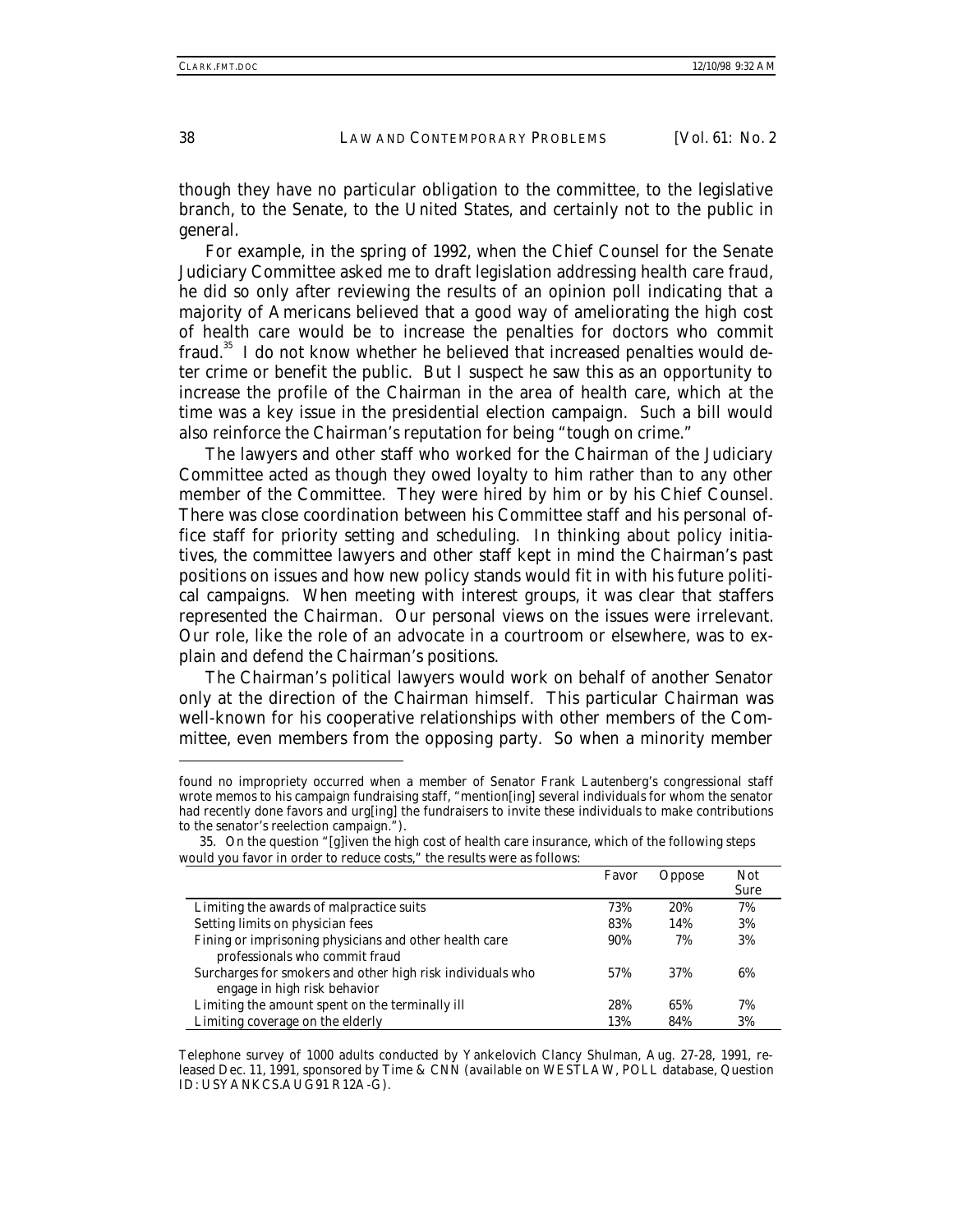was facing a tough reelection battle and wanted to hold field hearings in several locations within his state, the Chairman authorized the hearings, and I attended the hearings as the Chairman's representative. (The minority-party Senator was the only member present at these hearings, and the full Committee did not pursue further action on this Senator's legislative proposal.)

Thus, in the legislative branch, the political lawyer's role is to promote the substantive agenda of the elected official, protect his political interests, and make him look good. Is this an accurate description of the work of any lawyers in the Executive Branch? It seems to me that it may well describe the work of the White House Counsel.

Much has been written about lawyering for the President—certainly much more than has been written about lawyering for a legislator.<sup>36</sup> Former White House Counsel Bernard Nussbaum was accused of making the mistake of thinking that his client was President Clinton rather than "the office of the President."<sup>37</sup> But it is not entirely clear how "representing the office of the President" would differ from "representing the President." Under either formulation, the lawyer faces the same kinds of limitations faced by lawyers in private practice.<sup>38</sup> She must not assist the client in wrongdoing. In other words, John Dean's mistake was not that he thought that President Nixon was his client; his mistake was assisting his client in obstructing justice.

Perhaps representing the office of the President implies some requirement to balance a particular President's personal political desires against the longterm interests of the institution.<sup>39</sup> But it is unclear why an unelected lawyer rather than the elected official for whom the lawyer works should make such a decision.<sup>40</sup>

<sup>36.</sup> For a description of how the White House Counsel's office has changed over time, see Jeremy Rabkin, *At the President's Side: The Role of the White House Counsel in Constitutional Policy*, 56 LAW & CONTEMP. PROBS. 63, 65-71 (Autumn 1993). *See also* Nelson Lund, *Lawyers and the Defense of the Presidency*, 1995 BYU L. REV. 17; Jeremy Rabkin, *White House Lawyering: Law, Ethics, and Political Judgments*, *in* GOVERNMENT LAWYERS: THE FEDERAL LEGAL BUREAUCRACY AND PRESIDENTIAL POLITICS 107 (Cornell W. Clayton ed., 1995); Michael Strine, *Counsels to the President: The Rise of Organizational Competition*, *in* GOVERNMENT LAWYERS, *supra*, at 257; Wang, *supra* note 3.

<sup>37</sup>*. See* Jackson R. Sharman III, *The White House's "Personal" Lawyers*, WASH. POST, Jan. 17, 1996, at A17 ("[F]or a White House lawyer, the client is the office of the president. . . . [T]he role of the White House lawyer is not to save the president's personal bacon but to protect the integrity of the office.").

<sup>38</sup>*. See* Lund, *supra* note 36, at 24-29.

<sup>39</sup>*. See id*.

<sup>40</sup>*. See* Miller, *supra* note 31; *see also* John K. Carlock, *The Lawyer in Government*, *in* LISTEN TO LEADERS IN LAW 255, 268-69 (Albert Love & James Saxon Childers eds., 1963), *quoted in* Robert P. Lawry, *Who is the Client of the Federal Government Lawyer? An Analysis of the Wrong Question*, 37 FED. B.J. 61, 69 (1978):

I do not believe that the ritual of becoming a member of the bar invests a government lawyer with a power of life and death over the agency he serves. The agency head takes his own oath of office, and he is also subject to the inscrutable forces of public opinion. . . . No lawyer is wise enough to decide that his concept of legal principle can never give way to the course of action which a responsible administrator, charged with a legal duty and clothed with a constitutional responsibility, thinks is wise.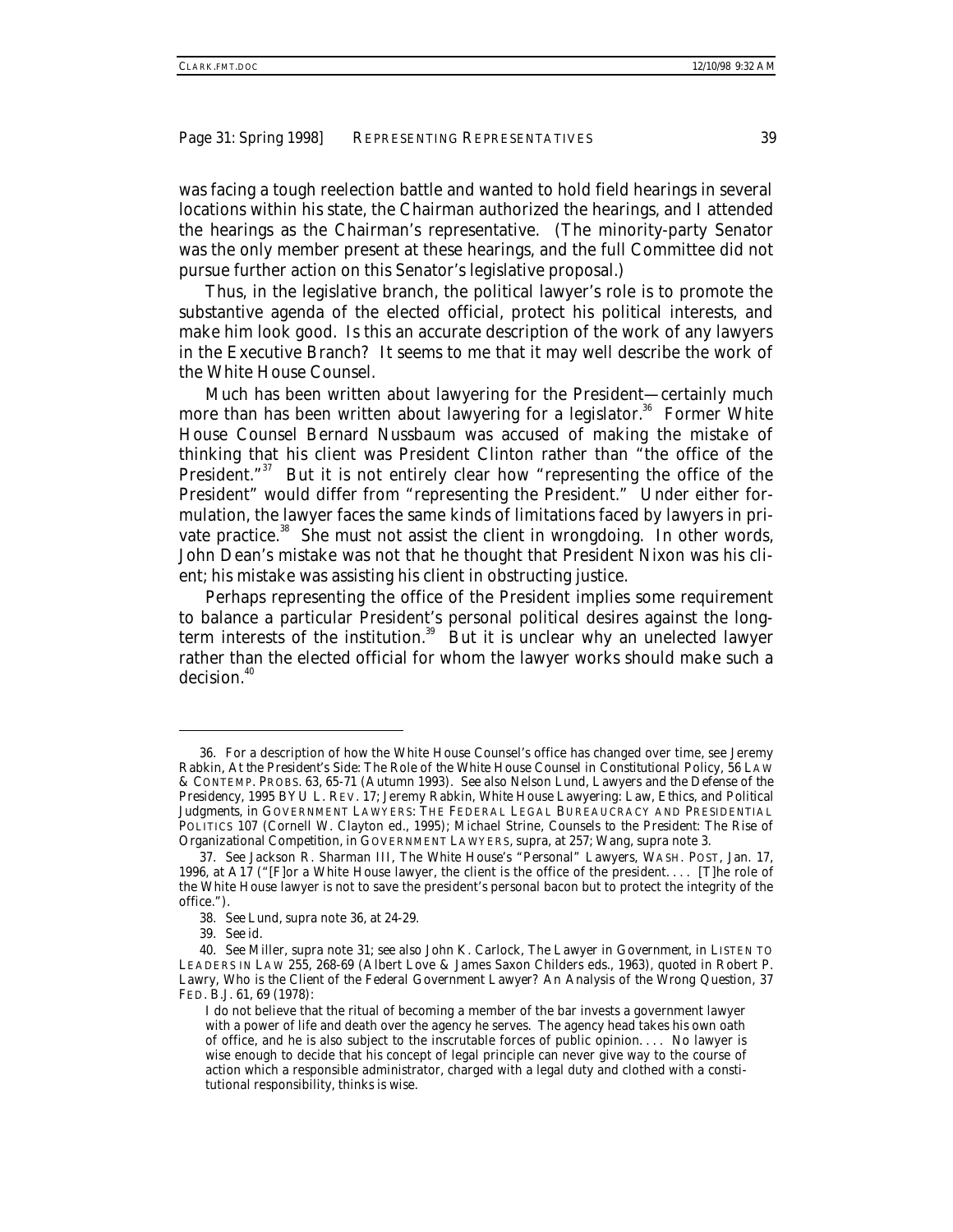On the other hand, most executive branch lawyers are not "political lawyers" representing individual politicians. Instead, they represent an institution, whether that institution is an agency, the Executive Branch, or "the United States," as Justice Department lawyers proclaim when they go to court. $41$  It may well be appropriate, then, that with this institutional representation comes an independent obligation to do justice, an obligation apparently not recognized by political lawyers.<sup>42</sup>

#### IV

## THE MORALITY OF THE POLITICAL LAWYER'S ROLE

To what degree is a lawyer responsible for the actions that her client takes with the lawyer's assistance? If the action is illegal, the lawyer can be held legally responsible.<sup>43</sup> Suppose, however, that the client's action is legally permissible but morally repugnant.<sup>44</sup> In such a case, should the lawyer feel morally responsible or implicated because of her own participation in the client's wrongdoing?<sup>45</sup>

The dominant ideology of the American legal profession seems to answer this question in the negative. Professor Stephen Pepper described this ideology as follows:

Once a lawyer has entered into the professional relationship with a client, the notion is that conduct by the lawyer in service to the client is judged by a different moral

42. *See* Jack B. Weinstein, *Some Ethical and Political Problems of a Government Attorney*, 18 ME. L. REV. 155, 169-72 (1966) (discussing several examples of a government attorney deciding to temper the government's negotiating or litigating position in order to promote justice).

<sup>41.</sup> These lawyers have statutory authority for their claim to represent the United States. *See* 28 U.S.C. § 517 (1994) ("[A]ny officer of the Department of Justice . . . may be sent by the Attorney General . . . to attend to the interests of the United States in a suit pending in a court of the United States. . ."). While a prosecutor's client is the government, I have heard at least one former Assistant U.S. Attorney explain that she preferred the prosecutor's job to private practice because, in her words, "It was great. I didn't have a client."

For an interesting discussion of whether an Independent Counsel may make that same claim to "represent the United States," see John Q. Barrett, *All or Nothing, or Maybe Cooperation: Attorney General Power, Conduct, and Judgment in Relation to the Work of an Independent Counsel*, 49 MERCER L. REV. 519, 521-23 (1998).

<sup>43.</sup> For an example of a lawyer being held criminally liable, see *United States v. Cueto*, 151 F.3d 620 (7th Cir. 1998). For an excellent overview of these issues, see GEOFFREY C. HAZARD, JR., ET AL., THE LAW AND ETHICS OF LAWYERING 65-74 (2d ed. 1994). For an example of lawyers being held civilly liable, see Notice of Charges filed by the Office of Thrift Supervision Against Kaye, Scholer, Fierman, Hays & Handler, *reprinted in* REGULATION OF LAWYERS: STATUTES AND STANDARDS-1993, at 734-78 (Stephen Gillers & Roy D. Simon, Jr., eds., 1994).

<sup>44</sup>*. See* Stephen Pepper, *Access to What?*, 2 J. INST. STUD. LEGAL ETHICS (forthcoming 1998) ("Legal rights mark off an area of individual autonomy; how the individual uses that autonomy may or may not be morally justifiable. . . . A lawyer who enables a client to achieve or actualize her legal rights—to act within that area of autonomy—does not necessarily enable a morally justifiable result.").

<sup>45</sup>*. Cf.* William H. Simon, *Ethical Discretion in Lawyering*, 101 HARV. L. REV. 1083, 1144-45 (1988) (The "premise that the legal enforceability or permissibility of a client's claim or course of action is an ethically sufficient reason for assisting the client . . . ignores important legal values competing with those that favor client autonomy and ignores that decisions may be legally permissible and yet not best vindicate relevant legal merits.").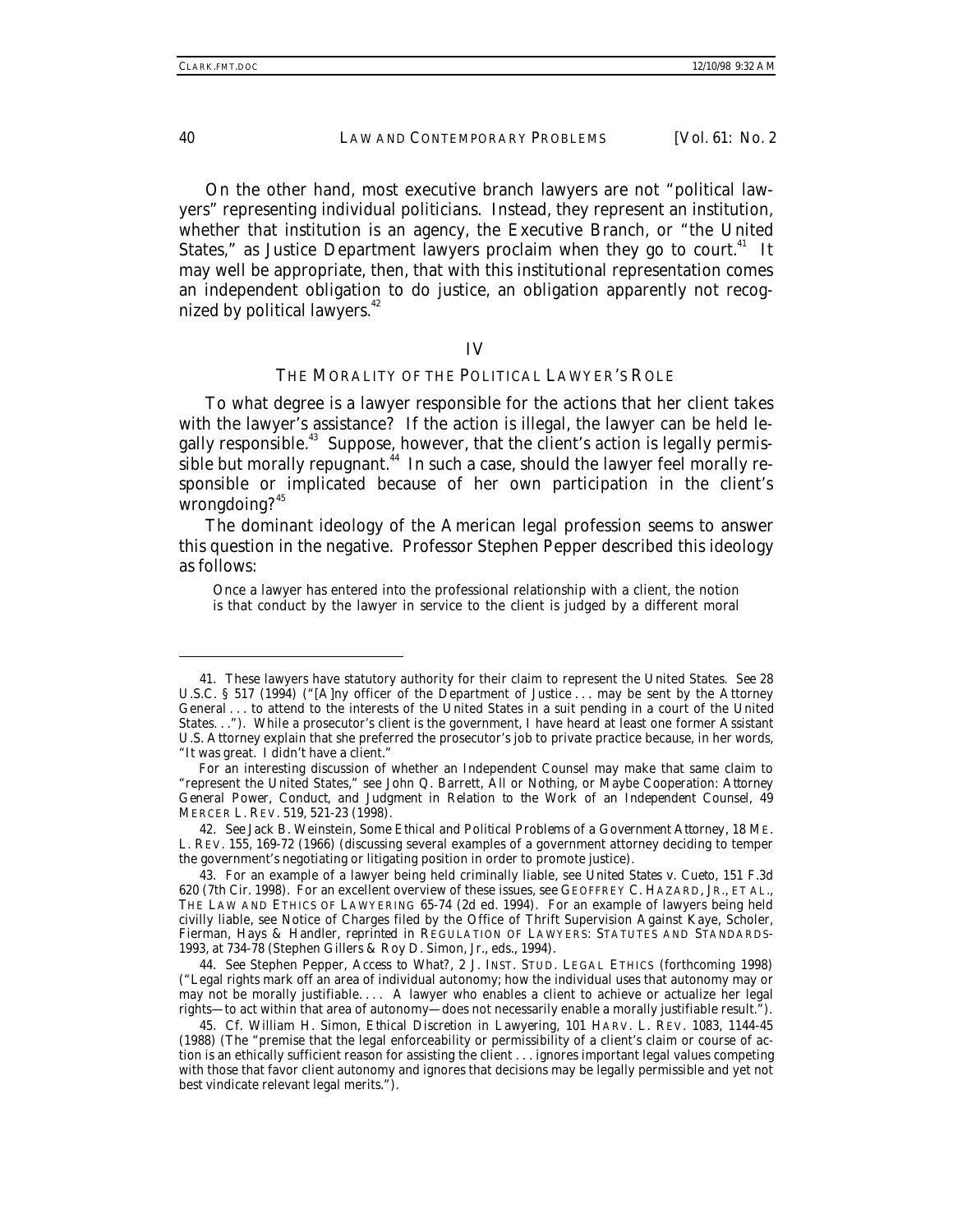standard than the same conduct by a layperson. . . . As long as what lawyer and client do is lawful, it is the client who is morally accountable, not the lawyer.

The ABA's Model Rules themselves, which otherwise instruct lawyers about when they can be held legally responsible, seem to assert that lawyers should not be held morally responsible for their work on behalf of clients.<sup>47</sup>

The argument that a lawyer is "morally insulated" from responsibility for a client's wrongdoing is quite strong, and perhaps at its zenith, in the criminal defense context. $48$  A criminal defendant has a constitutional right to put the prosecution to its proof; otherwise, the presumption of innocence would be meaningless. Even apart from this constitutional rights-based argument, however, there are at least two other reasons that "moral insulation" is appropriate in this context. First, when representing a criminal defendant, a lawyer is assured that the adverse party (the state) is present at the proceeding, is represented by counsel, and often has substantial resources to make its case. It is therefore reasonable for a criminal defense lawyer to have faith that the adversary system itself will ensure that justice will be done.<sup>49</sup> Second, a criminal defense lawyer's work is retrospective rather than prospective in nature. The lawyer is attempting to defend the client against a charge of past wrongdoing. No matter how horrible the client's past actions, a lawyer's defense of the client does not directly assist a client in causing any future harm to others.<sup>50</sup> Thus, it

<sup>46.</sup> Stephen L. Pepper, *The Lawyer's Amoral Ethical Role: A Defense, A Problem, and Some Possibilities*, 1986 AM. B. FOUND. RES. J. 613, 614. The opposite view has been described by Professor Geoffrey Hazard:

<sup>[</sup>T]he probity of a lawyer can be deduced from the conduct of his clients. If the client has engaged in misconduct, his lawyer is prima facie guilty also, either because his advice was followed but was morally insufficient, or because his advice was not followed and he has shown himself willing to continue in the service of a morally deficient master.

GEOFFREY C. HAZARD, ETHICS IN THE PRACTICE OF LAW 143 (1978).

<sup>47</sup>*. See* ABA MODEL RULE 1.2(b) ("A lawyer's representation of a client . . . does not constitute an endorsement of the client's political, economic, social or moral views or activities."). *See also* HAZARD, *supra* note 46, at 136 (referring to "the professional dogma that the client's conduct is never morally imputable to his legal adviser").

<sup>48.</sup> What I refer to as "moral insulation" has also been called "nonaccountability," DAVID LUBAN, LAWYERS AND JUSTICE: AN ETHICAL STUDY 52 (1988), and "independence," Richard W. Painter, *The Moral Interdependence of Corporate Lawyers and Their Clients*, 67 S. CAL. L. REV. 507 (1994). See also the related literature on "role-differentiated morality," for example, ALAN H. GOLDMAN, THE MORAL FOUNDATIONS OF PROFESSIONAL ETHICS 1-7 (1980); Richard Wasserstrom, *Lawyers as Professionals: Some Moral Issues*, 5 HUM. RTS. 1, 3 (1975).

For more extensive arguments regarding the special position of criminal defense lawyers, see David Luban, *Are Criminal Defenders Different?*, 91 MICH. L. REV. 1729 (1993); William H. Simon, *The Ethics of Criminal Defense*, 91 MICH. L. REV. 1703 (1993); William H. Simon, *Reply: Further Reflections on Libertarian Criminal Defense*, 91 MICH. L. REV. 1767 (1993).

<sup>49</sup>*. See* Simon, *supra* note 45, at 1097-98 ("[T]he more reliable the relevant procedures and institutions, the less direct responsibility the lawyer need assume for the substantive justice of the resolution; the less reliable the procedures and institutions, the more direct responsibility she need assume for substantive justice."); *cf.* Weinstein, *supra* note 42, at 169 ("The private lawyer can, within broad limits, attempt to get the best possible result—from his single client's point of view—letting the adversary system provide justice. What, however, of the public attorney?").

<sup>50.</sup> The distinction between criminal defense lawyers and other lawyers may be more one of degree than dichotomy. For example, a public defender who wins acquittal for a client who has repeatedly beaten his wife might in some sense feel responsible if that client continues his violence after acquittal. That lawyer is not actually assisting the client in his harmful conduct, but is helping to make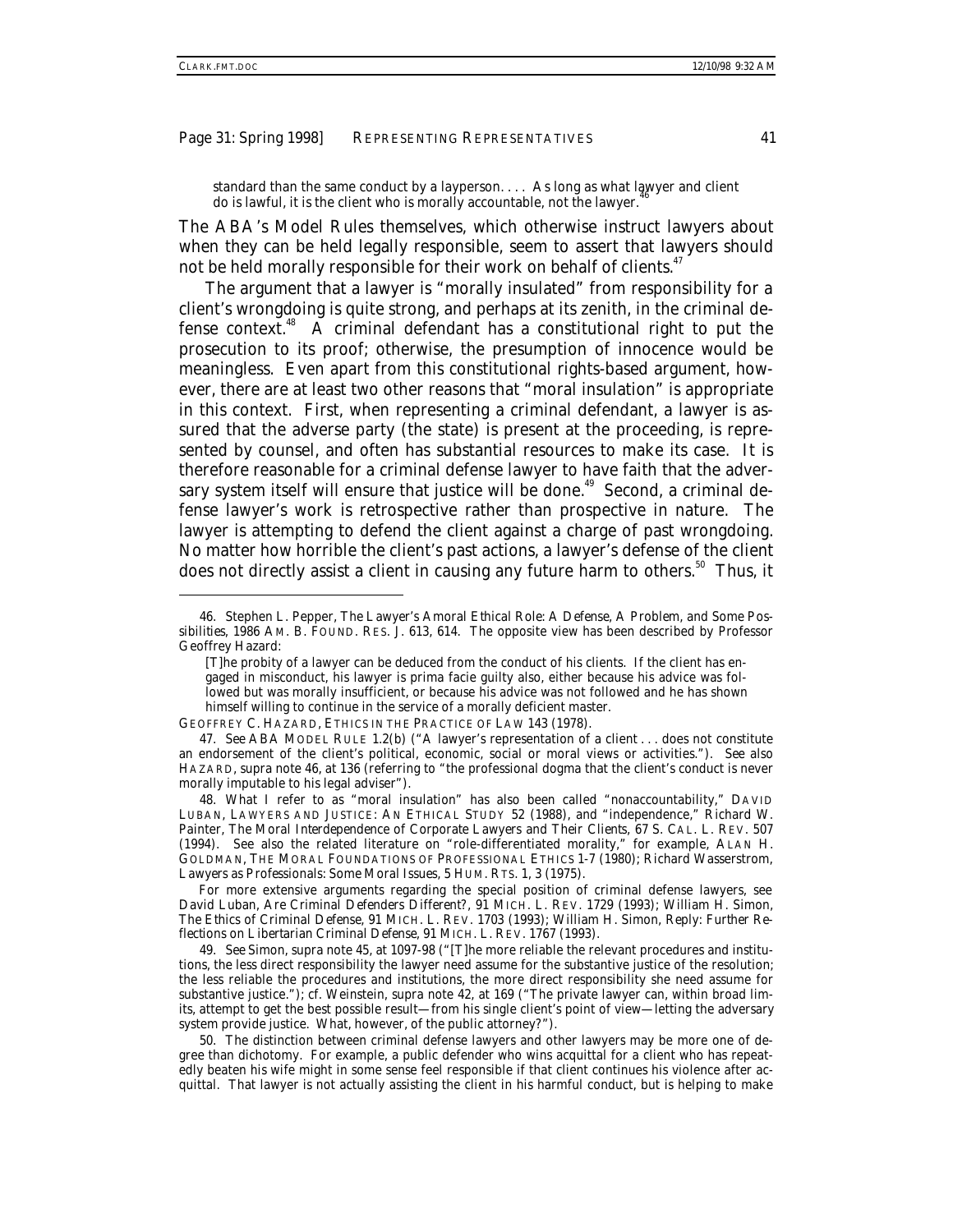would be unfair to tar Michael Tigar with moral responsibility for the deaths and suffering caused by his clients, such as Terry Nichols and John Demjanjuk. $51$ 

But is this "moral insulation" equally appropriate where the lawyer is assisting a client outside the adversary process in actions that will have effect in the future? When I worked on Capitol Hill, I felt torn by concern about the consequences of my actions, such as assisting in the negotiation of a conference report on an omnibus crime bill that would create more than fifty new death penalty provisions.<sup>52</sup> In fact, it appears that the drafters of the Democratic crime bill deliberately crafted many narrow death penalty provisions rather than a few broad provisions. It may have been their goal to give the appearance of greatly expanding the federal death penalty while only moderately expanding the number of potential defendants who would be subject to it. $53$  My role in this process was peripheral, and a filibuster prevented the bill from becoming law.54 After I left Capitol Hill, a later crime bill, which contained sixty death penalty provisions, was passed by the Congress and became law.<sup>55</sup> Even

that harmful conduct possible. In a more extreme case, a criminal defense lawyer who is on retainer to represent members of a drug cartel or an organized crime family who become criminal defendants may actually be assisting the cartel or crime family to continue its harmful conduct. *See* Jan Hoffman, *At the Office with Bruce Cutler; Even Mob Lawyers Get the Blues*, N.Y. TIMES, April 7, 1993, at C1 (describing government's recording of conversation where John "Gotti seemed to be ordering [his lawyer] Mr. Cutler to tell a Gotti associate to take a contempt charge rather than appear before a grand jury. Mr. Cutler replied: 'I understand.' Five days later, the associate refused to testify."). *See also* HAZARD, *supra* note 46, at 144 ("[I]t is one thing to represent a sometime murderer, quite another to be on retainer to the Mafia.").

<sup>51</sup>*. See* Monroe Freedman, *Must You Be the Devil's Advocate?*, LEGAL TIMES, Aug. 23, 1993, at 19; Michael E. Tigar, *Setting the Record Straight on the Defense of John Demjanjuk*, LEGAL TIMES, Sept. 6, 1993, at 22; Morroe Freedman, *The Morality of Lawyering*, LEGAL TIMES, Sept. 20, 1993, at 22.

<sup>52.</sup> The Senate-passed crime bill contained 51 new death penalty provisions—three more than President Bush had proposed in his crime bill. The conference report contained two additional death penalty provisions that had been in the House-passed bill, for a total of 53. For a discussion of death penalty politics, see Helen Dewar, *On Capitol Hill, Symbols Triumph; Substance Suffers Amid Frustrating Fiscal Pressures, Political Fears*, WASH. POST, Nov. 26, 1991, at A1 ("[L]awmakers from both parties boasted repeatedly [about the number of death penalty provisions in their crime bills] in what Sen. Howard M. Metzenbaum (D-Ohio) described as a contest to show who is 'the toughest kid on the block.'"); Michael Isikoff, *House Democrats Offer Crime Bill Emphasizing Prevention*, WASH. POST, July 26, 1991, at A6 ("'It's just a bidding war,' said one [House] Democratic aide of the new death penalty crimes included in the bill. Senate Judiciary Committee Chairman Joseph R. Biden Jr. (D-Del.) 'had to have more than the president, so we had to have more than the Senate.'")

<sup>53</sup>*. See* David Von Drehle, *A Broader Federal Death Penalty: Prelude to Bloodbath or Paper Tiger?*, WASH. POST, Nov. 29, 1991, at A29 ("The list of 53 crimes includes a variety of . . . hardly ever prosecuted [] murder subspecies—such as murder in the course of destroying a maritime platform; murder of a member of Congress, the Cabinet or the Supreme Court; murder during deprivation of religious rights; murder by genocide; murder in the course of a skyjacking; murder of a horse, poultry, egg-products, meat or nuclear regulatory inspector.").

<sup>54</sup>*. See* 137 CONG. REC. 36128 (Nov. 27, 1991). The crime bill was actually stopped by a stealth filibuster rather than the kind rarely seen except for screenings of the Jimmy Stewart movie, MR. SMITH GOES TO WASHINGTON (Columbia 1939). For an excellent discussion of stealth filibusters, see Catherine Fisk & Erwin Chemerinsky, *The Filibuster*, 49 STAN. L. REV. 181, 200-09 (1997).

<sup>55</sup>*. See* Pub. L. No. 103-322, 108 Stat. 1796 (1994); 140 CONG. REC. 12427 (Aug. 24, 1994) (statement of Sen. Biden).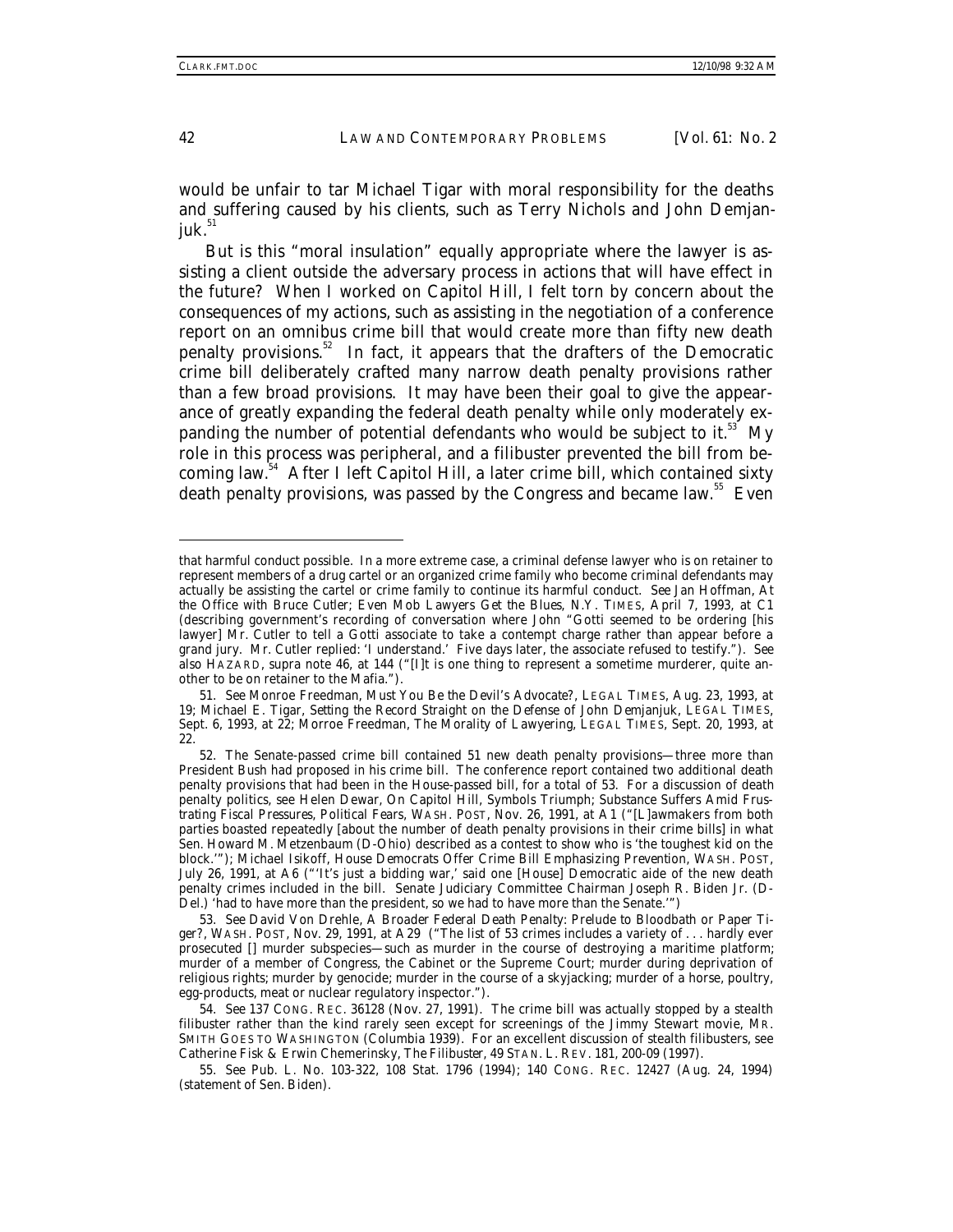an opponent of the death penalty might have been able to justify support for the legislation because it contained other laudable provisions.<sup>36</sup>

This kind of political compromise is a fundamental part of life in a legislature, if not of political life in any institution. Thus, a person who opposes the death penalty might dissent to its imposition in his role as justice on the Supreme Court, but in the role of Senator, that same person could reasonably choose to vote for legislation that included the death penalty if he favored other provisions. A person who cannot make this kind of compromise might be able to manage in a judicial position—particularly on a single-member court but would find quite uncomfortable life in a legislature, where accomplishing some goals almost always requires compromising other goals or principles.<sup>57</sup> Nonetheless, I am troubled by the death penalty, and was concerned about my own participation in expanding its availability. How would I feel years on when I learned of a criminal defendant who had been executed under these provisions? Would I feel implicated in that death?

Are such moral second-thoughts appropriate for a lawyer?<sup>58</sup> From what I could discern, they are uncommon among the political lawyers on Capitol Hill.<sup>59</sup> It may be that most political lawyers agree with the policy goals of leg-

-

57. For a very interesting discussion touching on the role of principle in a politician's life, see ANDREW STARK, PUBLIC POSTURES, PRIVATE ARRANGEMENTS: CONFLICT OF INTEREST IN AMERICAN PUBLIC LIFE 246 (forthcoming 1999) ("We will continually seek evidence that [a politician] is willing to sacrifice office, understood as [self-]interest, for his subjectively-constitutive principles; and that he is prepared to sacrifice his selfish interests or indulgences for office, understood as an outlet for the official's most subjectively-harbored beliefs or commitments.").

58*. See* Bruce A. Green, *The Role of Personal Values in Professional Decisionmaking*, 11 GEO. J. LEGAL ETHICS, 19, 38 (1997) ("A lawyer who could not put aside personal beliefs that conflicted with the client's objectives would therefore have a conflict of interest that would foreclose undertaking or continuing the representation.").

59*. Cf.* Carlock, *supra* note 40 (long-time government lawyer commenting on the fact that he did not spend much time on "the sort of introspection out of which" his essay on government lawyers' ethics was actually produced).

<sup>56</sup>*. See* 137 CONG. REC. S9816 (daily ed. Nov. 27, 1991) (statement of Sen. Chafee):

As my colleagues well know, I long have opposed the death penalty, and have stated my opinion on capital punishment before this body many times. . . . On this bill, I voted against each and every death penalty amendment offered, and supported an amendment by my colleague from Illinois [Sen. Simon] to substitute mandatory life imprisonment for the death penalty. To my mind, we in this body have begun to apply the death penalty to everything except school truancy.... But... a clear majority of the Senate has indicated by roll call votes that they do not agree with my view. This bill does contain other provisions that I feel strongly—and positively—about: limitations on assault weapons, and a national five day waiting period for the purchase of handguns.... The law enforcement community wants these gun provisions and have lobbied long and hard for them. . . . They need our help and we should give it. I therefore will be supporting the overall omnibus crime bill. As  $\tilde{\Gamma}$  have said many times, I do not support the death penalty.... But the Senate has spoken repeatedly, and it is clear I can do nothing—at least for now—to change its mind. The assault weapons ban and the waiting period are two provisions, however, that are major steps forward and are worth saving. For that reason, I will support this bill.

Anyone considering working as a political lawyer, whether on Capitol Hill, in the Executive Branch of the federal government, in a state or local government, or on a campaign, would be well-advised to clarify for herself the identity of her client and consider these questions prior to accepting the job. Especially where the client is an incumbent politician, she will likely have ample information about that politician's policy positions.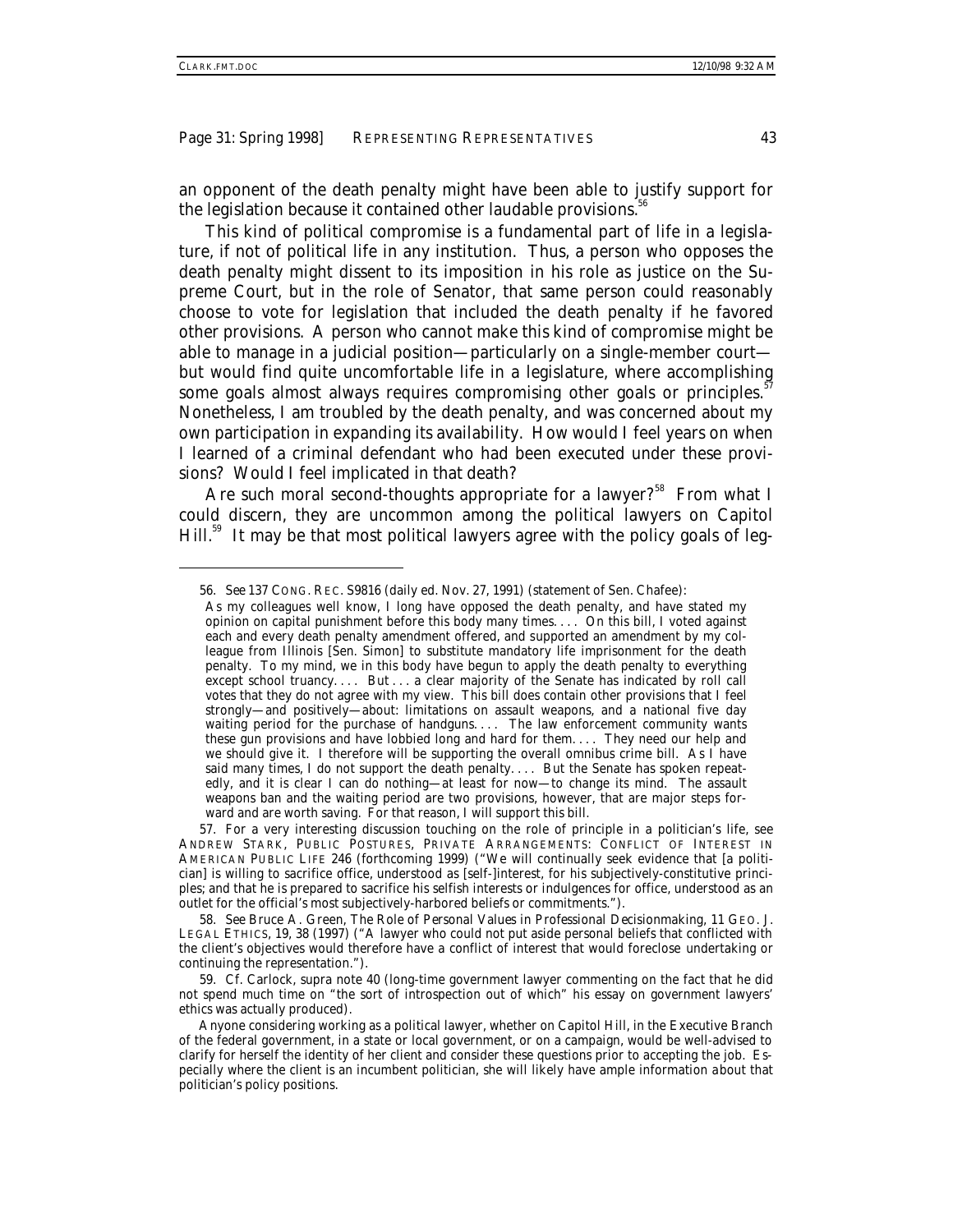islators they represent, or that they believe their work generally furthers the public good even if it does some harm as well.<sup>60</sup> Or it may be that they, perhaps like most lawyers, feel that they are "morally insulated" from the client's actions.

Political lawyers are in a more difficult position than at least some lawyers in private practice because a greater portion of their work is morally charged. I have heard more than one lawyer explain that she prefers to work on private commercial disputes where the only thing at stake is whether Corporation A or Corporation B walks away from the dispute with a pile of money. The outcome of such commercial disputes is less morally salient than policy questions about mandatory minimum sentences for drug crimes, abortion rights, and welfare policy. Political lawyers who see moral issues lurking in many if not all public policy questions may find professional life on Wall Street much easier personally than professional life on Capitol Hill, unless they substantially share the moral and political views of the politician for whom they work.

On the one hand, political lawyers can take some solace in the reasoning of Professor Geoffrey Miller that they are mere advisers to elected officials.<sup>61</sup> It is the elected officials who appropriately have the responsibility to determine which policy choice to make. Their legitimacy is derived not from the soundness of their reasoning but from their status as elected representatives.

On the other hand, where a political lawyer disagrees with the policy choice on moral grounds, should she defer her moral judgment to that of the elected official? Is the "moral insulation" approach adopted by so many lawyers in private practice appropriate for political lawyers? We need not look very far in the history of this century to see how government officials can cause massive harm. Not every policy disagreement constitutes a moral disagreement. Yet where it does, I am troubled by the notion that political lawyers should hide behind their deference to the elected representatives for whom they work.<sup>62</sup>

It may be instructive to keep in mind the example of the Manhattan Project scientists, and the responsibility they felt after the U.S. government dropped the atomic bombs that these scientists had created on civilians in Hiroshima and Nagasaki. Rather than defer to the president who made the ultimate decision to drop the bombs, or to the military commanders who carried out the task, many of these physicists went through a wrenching, soul-searching experience regarding their own moral responsibility for the 100,000 deaths and the many more serious injuries. No one was claiming that these scientists were le-

<sup>60</sup>*. See* DeGregorio, *supra* note 28, at 462.

<sup>61</sup>*. See generally* Miller, *supra* note 31.

<sup>62.</sup> Professor Robert Tuttle's examination of the moral and legal obligations of attorneys who represent fiduciaries may provide useful guidance—at least where the political lawyer believes that her government official-client is betraying the public trust. *See* Robert W. Tuttle, *The Fiduciary's Fiduciary: Legal Ethics in Fiduciary Representation*, 1994 U. ILL. L. REV. 339; *see also* Geoffrey C. Hazard, *Triangular Lawyer Relationships: An Exploratory Analysis*, 1 GEO. J. LEGAL ETHICS 15 (1987); Jeffrey. N. Pennell, *Representations Involving Fiduciary Entities: Who Is the Client?*, 62 FORDHAM L. REV. 1319 (1994).